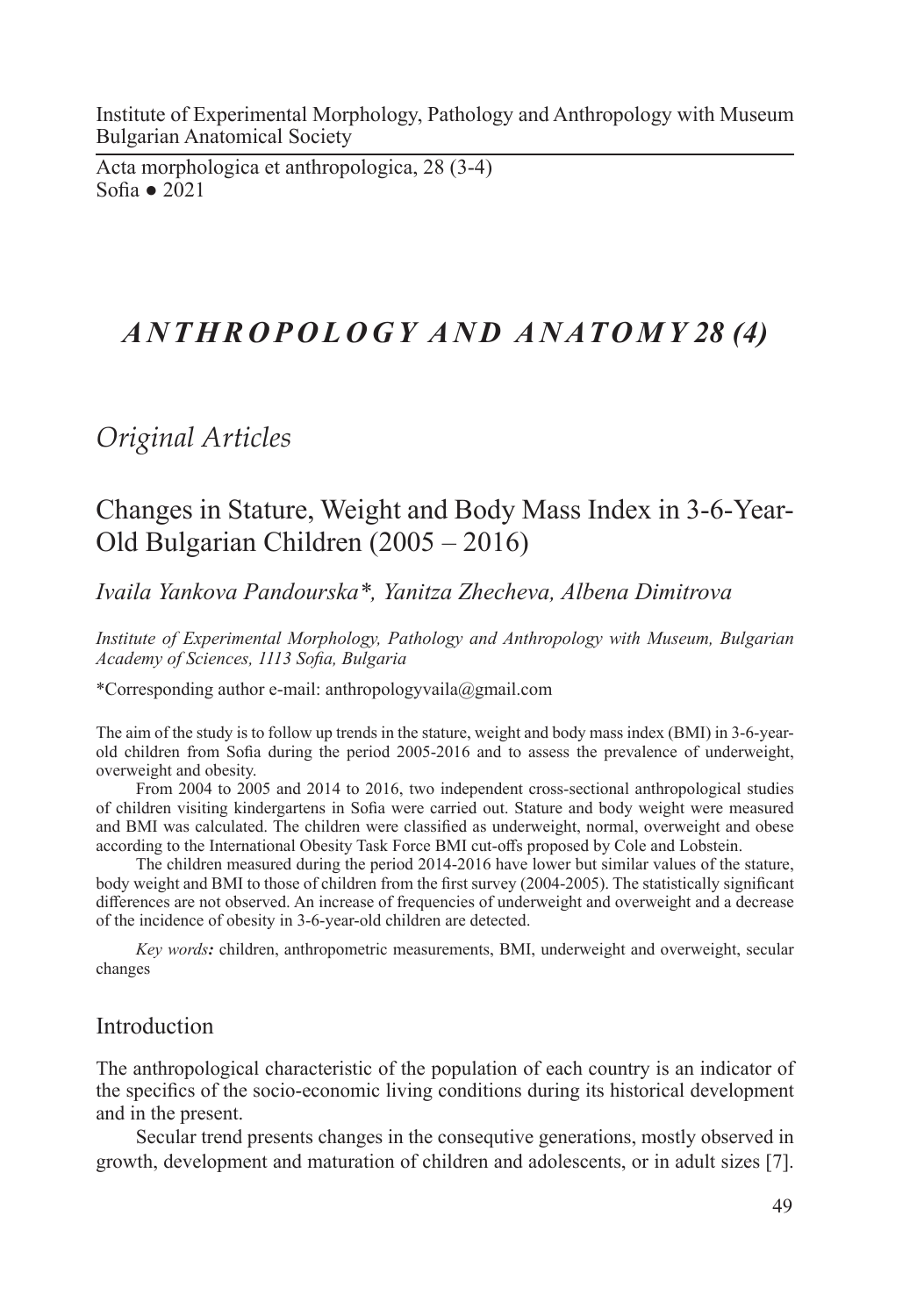The changes depend on both the genetic potential of the population and environmental factors, notably the level of socio-economic living conditions.

In some developed countries, secular changes slow down [4] or stabilize at a certain age and age of menarche, while in other ones it still continues [1, 2].

The absence of changes in the rate of growth and development in certain years shows that either living conditions stop improving or that they already allow the full expression of genetic potential [23].

Secular growth changes to higher stature, body weight and earlier maturation are also associated with improved nutrition and health care [4, 9, 15, 24, 25] and could be referred to the health status of a population with mostly positive, progressive tendencies. Unfortunately these positive trends lead to some negative consequences such as the increasing body fat content as one of the results of the modern way of living (reduced physical activity along with unfavorable changes in dietary habits) [18].

The risk of being overweight and obese during adolescence and adulthood begins in early childhood. Overweight and childhood obesity are a risk factor for a number of health problems (respiratory, cardiovascular, musculoskeletal, metabolic, endocrine, etc.) [10, 20].

A relative increase in the prevalence of overweight and obesity in early childhood are observed worldwide in the period 1990–2010 [6]. Along with being overweight in the current generation of children and adolescents in developed countries, a serious problem is the increased incidence of underweight, which, although to a lesser extent, also carries a risk of health complications [13, 27].

The frequency of overweight and obesity is constantly increased, but a number of studies have found slowed down or even stabilized percentage of overweight and obese children after the 2000s. This is observed mostly in the younger children (up to 7-10 years) [8, 22, 26].

The aim of the study is to follow up trends in the stature, weight and body mass index in 3-6-year-old children from Sofia during the period 2005-2016 and to assess the prevalence of underweight, overweight and obesity.

## Materials and Methods

Two independent cross-sectional anthropological studies of children visiting kindergartens in Sofia were carried out during the periods 2004 - 2005 and 2014 - 2016. A total of 640 participants (320 boys and 320 girls) were included in the first study and 870 (451 boys and 419 girls) in the second one. Stature was measured in standing position with stadiometer to the nearest 0.1 cm by Martin-Saller's classical methods [12]. Body weight was measured using digital scale Tanita to the nearest 0.1 kg. Body mass index (BMI) was calculated by the formula:  $BMI = body$  weight (kg)/stature (m)2 . The participants were classified as underweight, normal, overweight and obese according to the International Obesity Task Force (IOTF) cut-offs of BMI proposed by Cole and Lobstein [5].

Written informed consent from the parents of each child who voluntarily participated in the studies was obtained. The investigations were approved by the Ethical Committee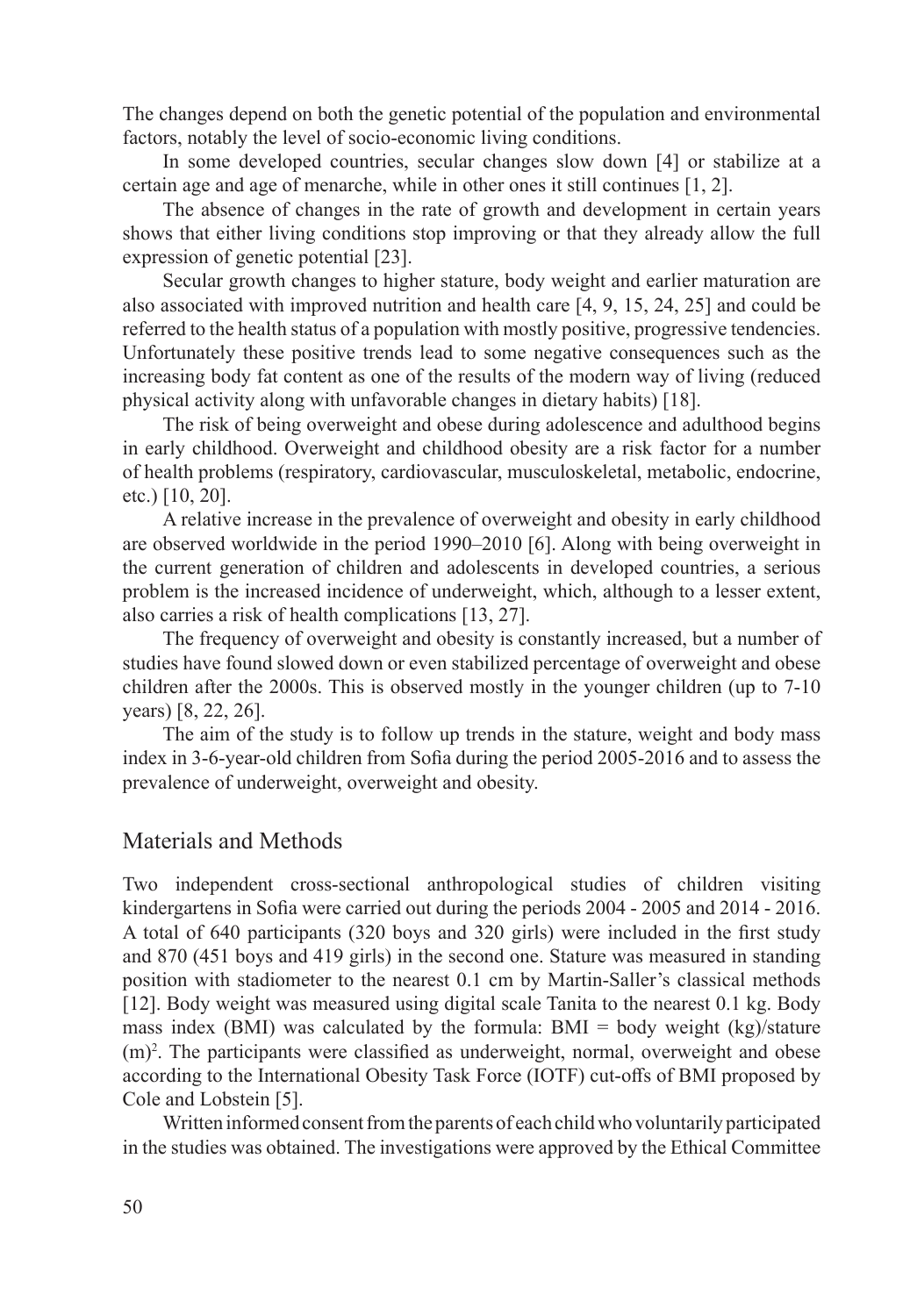of Institute of Experimental Morphology, Pathology and Anthropology with Museum – Bulgarian Academy of Sciences and were conducted in agreement with the principles of the Declaration of Helsinki for human studies of the World Medical Association [28].

The metrical data were analyzed by SPSS software, version 16. Student's t-test was used to compare stature, weight and BMI between two investigated cohorts. The comparison of the frequency of underweight, overweight and obesity between the different years was performed with a chi-square test. Statistical significance was considered at  $p \leq 0.05$ .

#### Results and Discussion

The statistical data of basic anthropometric features and BMI in 3-6-year-old children are presented on **Table 1**.

The stature of the boys from the first sample (2004-005) varies between 101.20 cm at the age of 3 and 121.28 cm at the age of 6 years. In the boys from the second

| Features   Age   |    | Years        | <b>Boys</b> |                  |              |                   |         |             | Girls            |              |                   |      |
|------------------|----|--------------|-------------|------------------|--------------|-------------------|---------|-------------|------------------|--------------|-------------------|------|
|                  |    |              | $\mathbf n$ | mean             | <b>SD</b>    | decade<br>changes | p       | $\mathbf n$ | mean             | <b>SD</b>    | decade<br>changes | p    |
| Stature (cm)     | 3y | 2005<br>2016 | 80<br>103   | 101.20<br>99.76  | 4.30<br>4.66 | $-1.44$           | $0.03*$ | 80<br>102   | 98.99<br>98.39   | 3.89<br>4.92 | $-0.6$            | 0.37 |
|                  | 4y | 2005<br>2016 | 80<br>100   | 107.70<br>106.71 | 4.13<br>5.20 | $-0.99$           | 0.18    | 80<br>100   | 106.52<br>106.45 | 5.39<br>5.39 | $-0.07$           | 0.94 |
|                  | 5y | 2005<br>2016 | 80<br>128   | 114.66<br>113.87 | 4.97<br>5.18 | $-0.79$           | 0.28    | 80<br>111   | 113.91<br>113.12 | 4.97<br>4.95 | $-0.79$           | 0.28 |
|                  | 6y | 2005<br>2016 | 80<br>120   | 121.28<br>121.49 | 4.93<br>5.74 | 0.21              | 0.79    | 80<br>106   | 120.40<br>119.43 | 5.16<br>4.80 | $-0.97$           | 0.19 |
| Body weight (kg) | 3y | 2005<br>2016 | 80<br>103   | 16.33<br>15.78   | 2.11<br>1.93 | $-0.55$           | 0.07    | 80<br>102   | 15.48<br>15.15   | 1.79<br>1.98 | $-0.33$           | 0.24 |
|                  | 4y | 2005<br>2016 | 80<br>100   | 18.35<br>18.03   | 3.09<br>3.60 | $-0.32$           | 0.53    | 80<br>99    | 17.96<br>17.72   | 2.68<br>2.59 | $-0.24$           | 0.55 |
|                  | 5y | 2005<br>2016 | 80<br>127   | 21.06<br>20.36   | 3.97<br>3.16 | $-0.7$            | 0.18    | 80<br>110   | 20.01<br>20.13   | 3.72<br>3.68 | 0.12              | 0.82 |
|                  | 6y | 2005<br>2016 | 80<br>120   | 23.86<br>23.26   | 4.26<br>4.0  | $-0.6$            | 0.31    | 80<br>106   | 22.87<br>22.35   | 3.93<br>3.09 | $-0.52$           | 0.31 |
| BMI $(kg/m^2)$   | 3y | 2005<br>2016 | 80<br>103   | 15.91<br>15.82   | 1.43<br>1.25 | $-0.09$           | 0.65    | 80<br>102   | 15.76<br>15.60   | 1.26<br>1.18 | $-0.16$           | 0.36 |
|                  | 4y | 2005<br>2016 | 80<br>100   | 15.75<br>15.74   | 1.83<br>1.87 | $-0.01$           | 0.97    | 80<br>99    | 15.76<br>15.59   | 1.48<br>1.43 | $-0.17$           | 0.44 |
|                  | 5y | 2005<br>2016 | 80<br>127   | 15.92<br>15.64   | 1.87<br>1.46 | $-0.28$           | 0.23    | 80<br>110   | 15.38<br>15.64   | 1.42<br>2.02 | 0.26              | 0.33 |
|                  | 6y | 2005<br>2016 | 80<br>120   | 16.14<br>15.68   | 2.04<br>1.69 | $-0.46$           | 0.08    | 80<br>106   | 15.72<br>15.63   | 2.04<br>1.59 | $-0.09$           | 0.75 |

**Table 1.** Statistical data for stature, weight and BMI in 3-6-year-old children (2005-2016)

\* Statistically significant differences at  $p \le 0.05$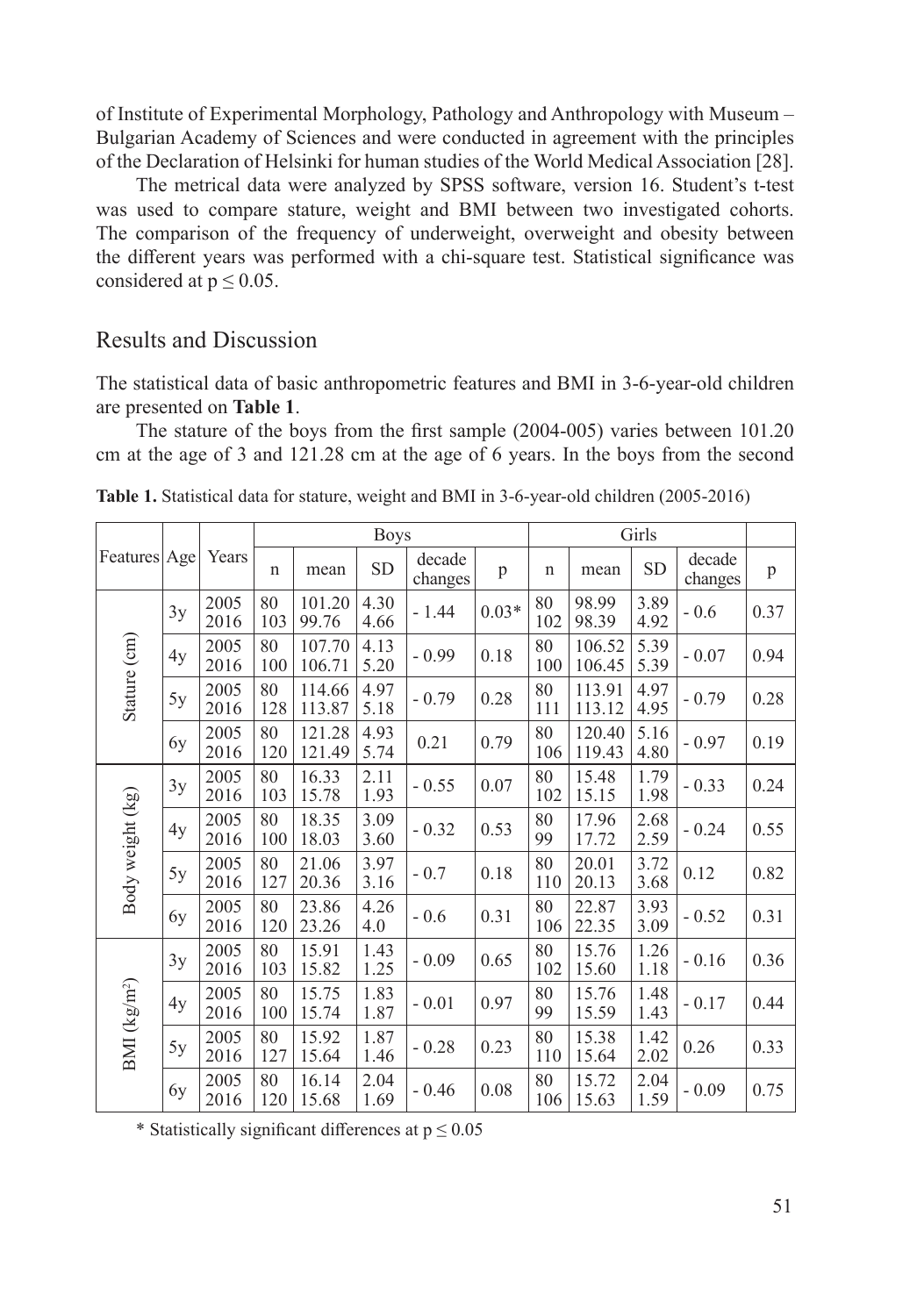study (2014-2016) it is between 99.75 cm and 121.49 cm, respectively. The increment is higher in boys investigated during the period 2014-2016 (21.73 cm) compared to those investigated within 2004-2005 (20.08 cm). The body weight range is from 16.33 kg to 23.86 kg (2004-2005) and from 15.78 kg to 23.26 kg (2014-2016). The weight of boys from both cohorts increased between 3 and 6 years of age with 7.5 kg.

The stature of the girls from the first study ranged from 98.99 cm at 3 years to 120.40 cm at 6 years, as the increment is 21.41 cm. In the group of girls from second study, the stature increased from 3 (98.39 cm) to 6 (119.43 cm) years with 21.04 cm. The body weight of the girls measured in 2004-2005 ranged from 15.48 kg (at the age of 3) to 22.88 kg (at the age of 6), and girls measured in 2014-2016 weigh from 15.15 kg to 22.35 kg. Weight gain is 7.4 kg in the first sample and 7.2 kg in the second one.

The difference in stature of both boys and girls from each cohort is from a few millimeters to about 1.4 cm, and in body weight: from 0.100 kg to 0.700 kg.

In children investigated during the periods 2004-2005 and 2014-1016, the values of the indicator of nutritional status – BMI are within a normal range  $(18.5 \text{ kg/m}^2 25.0 \text{ kg/m}^2$ ) and remain relatively constant for a decade.

There are no significant differences in stature, weight and BMI in boys and girls in all age groups between 2005 and 2016, with the exception of 3-year-old boys, in which statistically significant differences are observed in stature  $(p=0.03)$ .

For each age group in both genders, the mean values of stature, weight and BMI decreased slowly for a decade. The opposite trend is observed only in the stature of 6-year-old boys (0.21 cm) and in the weight and BMI of 5-year-old girls (0.12 kg and  $0.26 \text{ kg/m}^2$  respectively).

**Table 2** presents the incidence of underweight, normal weight, overweight and obesity in children studied in 2004-2005 and 2014-2016.

The frequency of underweight children in both genders investigated in 2004-2005 is 11.9%. The highest incidence of underweight is at the age of  $3(17.5%)$  in boys and

| <b>Boys</b> |              |             |             |               |               |               |                        |               |                     |               |                           |
|-------------|--------------|-------------|-------------|---------------|---------------|---------------|------------------------|---------------|---------------------|---------------|---------------------------|
| Age         | Years        | $\mathbf n$ |             |               | Normal weight |               | Overweight and obesity |               |                     |               |                           |
|             |              |             |             | Underweight   |               |               | Overweight             |               | Obesity             |               | $\chi$ $^{2}$<br>$(df=3)$ |
|             |              |             | $\mathbf n$ | $\frac{0}{0}$ | $\mathbf n$   | $\frac{0}{0}$ | $\mathbf n$            | $\frac{0}{0}$ | $\mathbf n$         | $\frac{0}{0}$ |                           |
| 3y          | 2005<br>2016 | 80<br>103   | 14<br>17    | 17.5<br>16.5  | 60<br>76      | 75.0<br>73.8  | $\overline{4}$<br>9    | 5.0<br>8.7    | $\overline{2}$<br>1 | 2.5<br>1.0    | 1.56                      |
| 4y          | 2005<br>2016 | 80<br>100   | 11<br>18    | 13.8<br>18.0  | 63<br>73      | 78.8<br>73.0  | 3<br>8                 | 3.8<br>8.0    | 3<br>1              | 3.8<br>1.0    | 3.52                      |
| 5y          | 2005<br>2016 | 80<br>127   | 7<br>21     | 8.8<br>16.6   | 62<br>90      | 77.5<br>70.9  | 8<br>13                | 10.0<br>10.2  | 3<br>3              | 3.8<br>2.4    | 2.82                      |
| 6y          | 2005<br>2016 | 80<br>120   | 6<br>14     | 7.50<br>11.7  | 62<br>99      | 77.5<br>82.5  | 8<br>6                 | 10.0<br>5.0   | $\overline{4}$<br>1 | 5.0<br>0.8    | 6.03                      |

**Tablе 2.** Frequency of the categories nutritional status according BMI cut-offs of Cole and Lobstein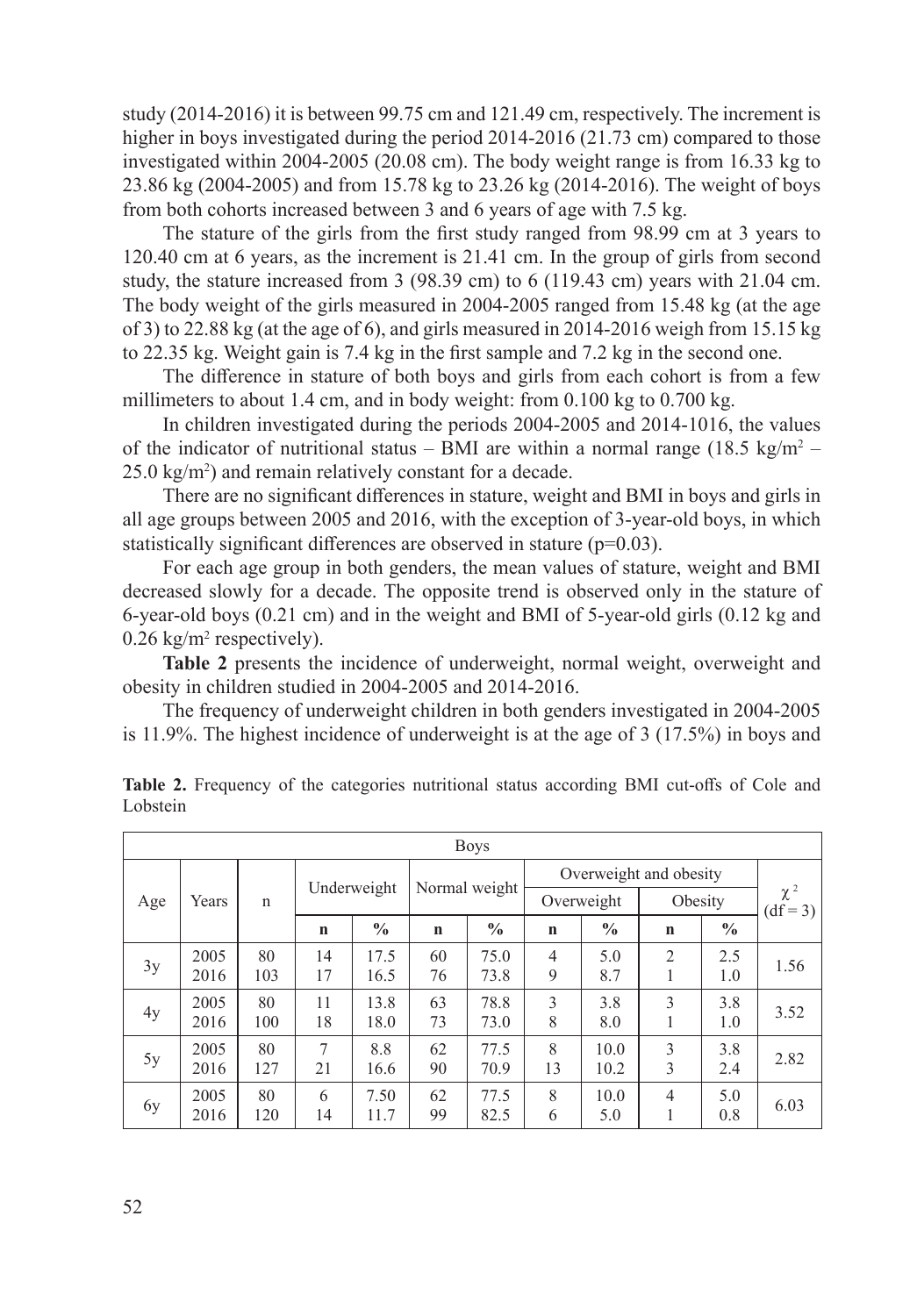| Girls  |              |              |             |               |               |               |                        |               |               |               |                             |
|--------|--------------|--------------|-------------|---------------|---------------|---------------|------------------------|---------------|---------------|---------------|-----------------------------|
| Age    | Years        | $\mathsf{n}$ |             | Underweight   | Normal weight |               | Overweight and obesity |               |               |               |                             |
|        |              |              |             |               |               |               | Overweight             |               | Obesity       |               | $\chi$ $^{2}$<br>$(df = 3)$ |
|        |              |              | $\mathbf n$ | $\frac{0}{0}$ | $\mathbf n$   | $\frac{0}{0}$ | $\mathbf n$            | $\frac{0}{0}$ | $\mathbf n$   | $\frac{0}{0}$ |                             |
| 3y     | 2005<br>2016 | 80<br>102    | 11<br>17    | 13.8<br>16.7  | 63<br>81      | 78.8<br>79.4  | 5<br>3                 | 6.2<br>2.9    | 1<br>1        | 1.2<br>1.0    | 1.40                        |
| 4y     | 2005<br>2016 | 80<br>99     | 11<br>14    | 13.8<br>14.1  | 53<br>76      | 66.2<br>76.8  | 16<br>6                | 20.0#<br>6.10 | $\theta$<br>3 | 0.0<br>3.0    | 10.10#                      |
| 5y     | 2005<br>2016 | 80<br>110    | 6<br>11     | 7.5<br>10.0   | 68<br>81      | 85.0<br>73.6  | 3<br>14                | 3.8<br>12.7   | 3<br>4        | 3.8<br>3.6    | 5.26                        |
| $\log$ | 2005<br>2016 | 80<br>106    | 10<br>7     | 12.5<br>6.6   | 56<br>87      | 70.0<br>80.2  | 11<br>12               | 13.8<br>11.3  | 3<br>$\theta$ | 3.8<br>0.0    | 6.79                        |

# Statistically significant differences at  $p \le 0.05$ 

at the age of 3 and 4 (13.8%) in girls. The prevalence of underweight among preschool boys and girls studied in 2014-2016 is 15.7% and 11.9% respectively, as the highest frequency is observed at the age of 4 (18.0%) in boys and at the age of 3 (16.7%) in girls. The incidence of underweight decreased with age in both studies. Over 70% of the children from the investigated cohorts have normal weight and 3.0 to 20.0% are overweight. In children from the first study the incidents of overweight rise to 10% and 13.8% in 6-year-old boys and girls and in children from the second one – to 10% and 12.7% in 5-year-old boys and girls, after that the frequency decreases. In both studies the children with obesity are less than 5.0%. There are significant differences only in group of overweight girls at the age of 4 ( $p \le 0.05$ ).

#### Discussion

The periodic conduct of similar studies provides a possibility to follow the tendencies in children and adolescents' growth and development for certain periods of time in different socio-economic living conditions.

Our study demonstrates slow-down trends for stature, weight and BMI in 3-6-yearold children from Sofia. The comparative analysis of the data from the two studies shows that the children measured in the period 2014-2016 have lower values of the stature, weight and BMI, but close to those of the children from the first study (2004-2005). Statistically significant differences only in the group of 3-year-old boys are observed. Similar trends in basic anthropometric features are detected in some other populations as well [4, 16, 21]. The data from other countries are consistent in reporting a positive trend. In children under the age of 5 the secular changes in stature, weight and BMI are the smallest and increase with age and reach a maximum during the puberty [18, 19, 29]. Positive and negative changes are recorded for different ages and decades in Novi Sad sample between 1991 and 2001, and after 2001. A modest increase of height and weight during the investigated period, especially in preschool children are established. According to the authors, the changes in anthropometric characteristics reflect the changing socio-economic and political situation in the country after the 1990s [17].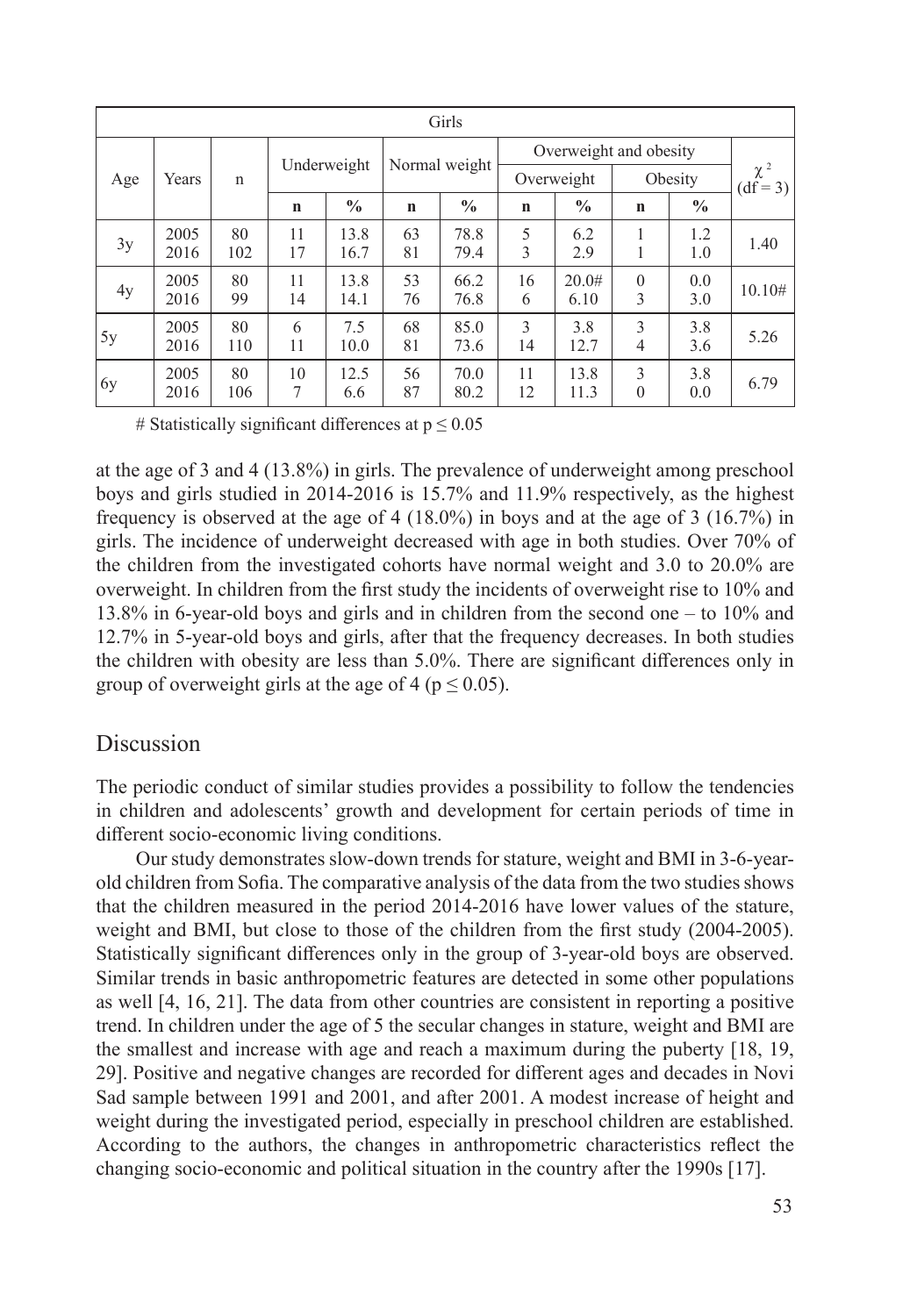An important aspect of monitoring of the children's health is the investigation of their nutritional status and determination of the frequency of its extreme forms – underweight and obesity.

Comparing the children in both studies an increase of the frequency of underweight is detected, with the exception of 3-year-old boys, and 6-year-old girls. The prevalence of overweight in boys also increases, except 6-year-olds, and decreases in girls, except 5-year-olds. The incidence of obese children decreases in boys, whereas in 3 and 5-year-old girls it remains relatively constant and decreases in 6-year-olds. Similar to our results for children from early childhood, preschool and school age are established in England, Netherlands, Czech Republic and others [11, 14, 22, 26]. Van Jaarsveld and Gulliford reported stabilization in the incidence of obesity in 2-10-year-old English children between 2004 and 2013, but not in older 11-15-year-old students [26]. A relatively constant incidence of obesity was also found by Sigmund et al. for Czech children for the period 2005-2015 [22]. Decrement of the frequency of overweight and obese children in 2002-2011 in Italy was reported by Brambilla et al. They also found an increase in prevalence of underweight children [3].

## Conclusion

For the investigated period (2004/2005 – 2014/2016), detention in stature, body weight and BMI in early childhood and preschool children are established. An increase of the frequency of underweight and overweight and a decrease of the incidence of obesity is detected in 3-6-year-old children.

The information obtained could be used to assess the real health risks of children from early childhood and preschool age, and to develop adequate programs and policies to improve the living conditions and health of the younger generation in the country.

*Acknowledgements:* To our colleagues who helped to carry out the survey, the teams of the kindergartens, the children who participated in the survey and their parents.

#### R e f e r e n c e s

- 1. **Ayatollahi, S. M. T., S. Pourahmad, Z. Shayan.** Trend in physical growth among children in southern Iran, 1988–2003. – *Ann. Hum. Biol.*, **33**(4), 2006, 510-514.
- 2. **Bodzsár, É. B., A. Zsákai, N. Mascie Taylor.** Secular Growth and Maturation Changes in Hungary in Relation to Socioeconomic and Demographic Changes. – *J. Biosoc. Sci.*, Cambridge University Press, **48**(2), 2016, 158-173.
- 3. **Brambilla, P., M. Vezzoni, R. Lucchini, L. Acerbi, A. Brambilla, G. Brandolini, P. Rogari, G. Cassavia.** Is the prevalence of overweight reducing at age 5-6 years? Ten years data collection in ASL Milano 2. – *Ital. J. Pediatr.*, **38**, 2012, 24.
- 4. **Cole, T. J**. The secular trend in human physical growth: a biological view. *Econ. Hum. Biol.*, **1**, 2003; 161-168.
- 5. **Cole, T. J., T. Lobstein.** Extended international (IOTF) body mass index cut-offs for thinness, overweight and obesity. – *Pediatric Obesity*, **7**, 2012, 284-294.
- 6. **De Onis, M., M. Blössner, E. Borghi.** Global prevalence and trends of overweight and obesity among preschool children. – *Am. J. Clin. Nutr.*, **92**, 2010, 1257-1264.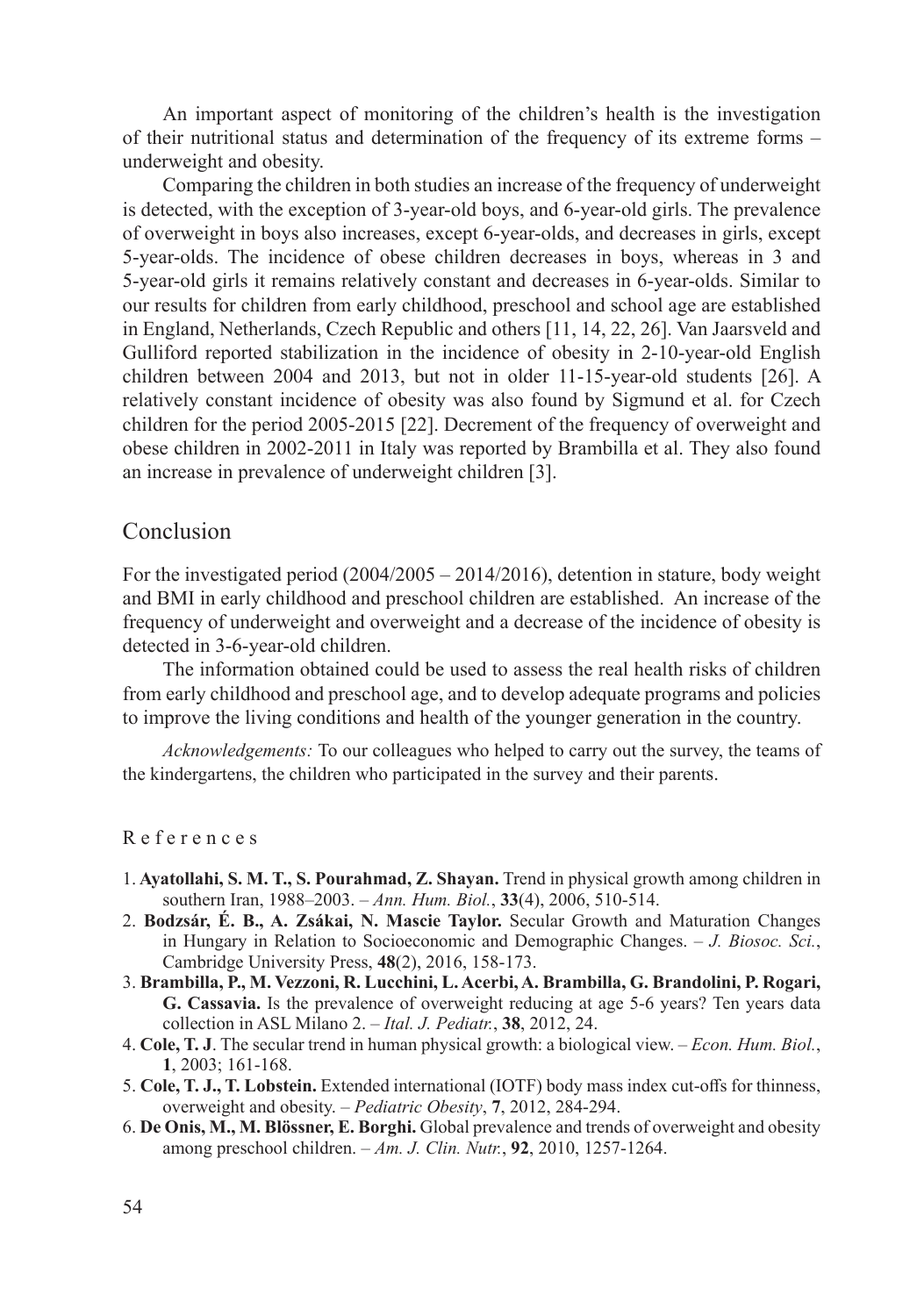- 7. **Farkas, A., M. Szmodis.** About the Secular Growth Trend. *Biomed. J. Sci. & Tech. Res.*, **17**(4), 2019. BJSTR. MS.ID.003043.
- 8. **Franssen, S. J., M. F. van der Wal, P. Jansen, M. van Eijsden.** Thinness and overweight in children from Amsterdam: a trend analysis and forecast. – *Ned. Tijdschr. Geneeskd*, **159**, 2015, A8967.
- 9. **Hovels, O.** Growth, maturation and environment. Fortschritte der Kieferorthopädie, 1990, **51**(2), 61-69.
- 10. **Kirchengast, S.** Biocultural aspects of gender differences in body composition and obesity during childhood and adolescence. – *Anthrop. Anz*., **66** (3), 2008, 337-348.
- 11. **Lateva, M., S. Galcheva, W. de Witte, V. Iotova.** Preschool children obesity and risk behaviours. Trends from 2009 to 2013. – *Scripta Scientifica Medica,* **45**(3), 2013, 39-42.
- 12. **Martin, R., K. Saller**. Textbook of Anthropology. Stuttgart, Gustav Fischer Verlag, Band I, 1957. (Lehrbuch der Anthropologie) [in German].
- 13. **Martinez-Vizcaíno, V., M. S. López, P. M. Martínez, M. S. Martinez, B. N. Pacheco, F. S. Aguilar, F. Rodríguez-Artalejo.** Trends in excess weight and thinness among Spanish schoolchildren in the period 1992-2004: the Cuenca study. – *Public Health Nutr*., **12**(7), 2008, 1015-8.
- 14. **Mitova, Z., R. Stoev, L. Yordanova.** Nutritional Status in 9-15-years-old Schoolchildren from Sofia, Bulgaria /1984-2002/. – Acta morphol. anthropol., **19**, 2012, 246-249.
- 15. **Murata, M., I. Hibi.** Nutrition and the secular trend of growth. *Horm. Ress*., **38**(1), 1992, 89-96.
- 16. **Oprişescu, I., L. C. Gherghel, C. Minculescu.** Secular Trend of Growth in Height, Weight and Body Mass Index in Young Romanians Aged 18-24 Years. – *Procedia - Social and Behavioral Sciences*, **117**, 2014, 622-626.
- 17. **Pavlica, T. M, R. S. Rakić, B. K. Popović, V. P. Puškaš, V. S. Božić-Krstić.** Secular trend in height and weight among children from Novi Sad (Serbia), 1971–2017 – *Glasnik*, **53**, 2018, 131-140.
- 18. **Photiou, A., J. H. Anning, J. Mészáros, I. Vajda, Z. Mészáros, A. Sziva, A. Prókai, N. Ng.** Lifestyle, body composition, and physical fitness changes in Hungarian school boys (1975-2005). – *Res. Q Exerc. Sport*, **79**(2), 2008, 166-73.
- 19. **Pop, R.M., A. Tenenboum, M. Pop.** Secular Trends in Height, Body Mass and Mean Menarche Age in Romanian Children and Adolescents, 1936-2016. – *Int. J. Environ. Res. Public Health*, **18**(2), 2021, 490.
- 20. **Reilly, J. J., E. Methven, Z. C. McDowell, B. Hacking, D. Alexander, L. Stewart, C. J. H. Kelnar.** Health consequences of obesity. – *Arch. Dis. Child*, **88**, 2003, 748-752.
- 21. **Sedlak, P., J. Paˇrízková, D. Samešová, M. Musálek, H. Dvoˇráková, J. Novák.** Secular Changes in Body Build and Body Composition in Czech Preschool Children in the Context of Latent Obesity. – *Children*, **8**, 2021, 18, https://doi.org/10.3390/children8010018
- 22. **Sigmund, E., D. Sigmundová, P. Badura, L. Trhlíková, A. M. Gecková.** Time trends: a ten-year comparison (2005–2015) of pedometer-determined physical activity and obesity in Czech preschool children. – *BMC Public Health,* **16**, 2016, 560.
- 23. **Sussanne, Ch., E. Bodzsar.** Patterns of secular changes of growth and development. In: *Secular growth changes in Europe* (Eds. E. B. Bodzsar, C. Susanne), Eötvös Univ. Press, Budapest, 1998, 5-26.
- 24. **Tanner, J. M.** The secular trends towards earlier physical maturation. *Tijdsch. Soc. Geneesk*, **44**, 1966, 524-538.
- 25. **Tanner, J. M.** Growth as a measure of the nutritional and hygienic status of a population. *Horm. Res*., **38** (1), 1992, 106-115.
- 26. **van Jaarsveld, C. H. M., M. C. Gulliford.** Childhood obesity trends from primary care electronic health records in England between 1994 and 2013: population-based cohort study. – *Arch. Dis. Child*, **100**, 2015, 214-219.